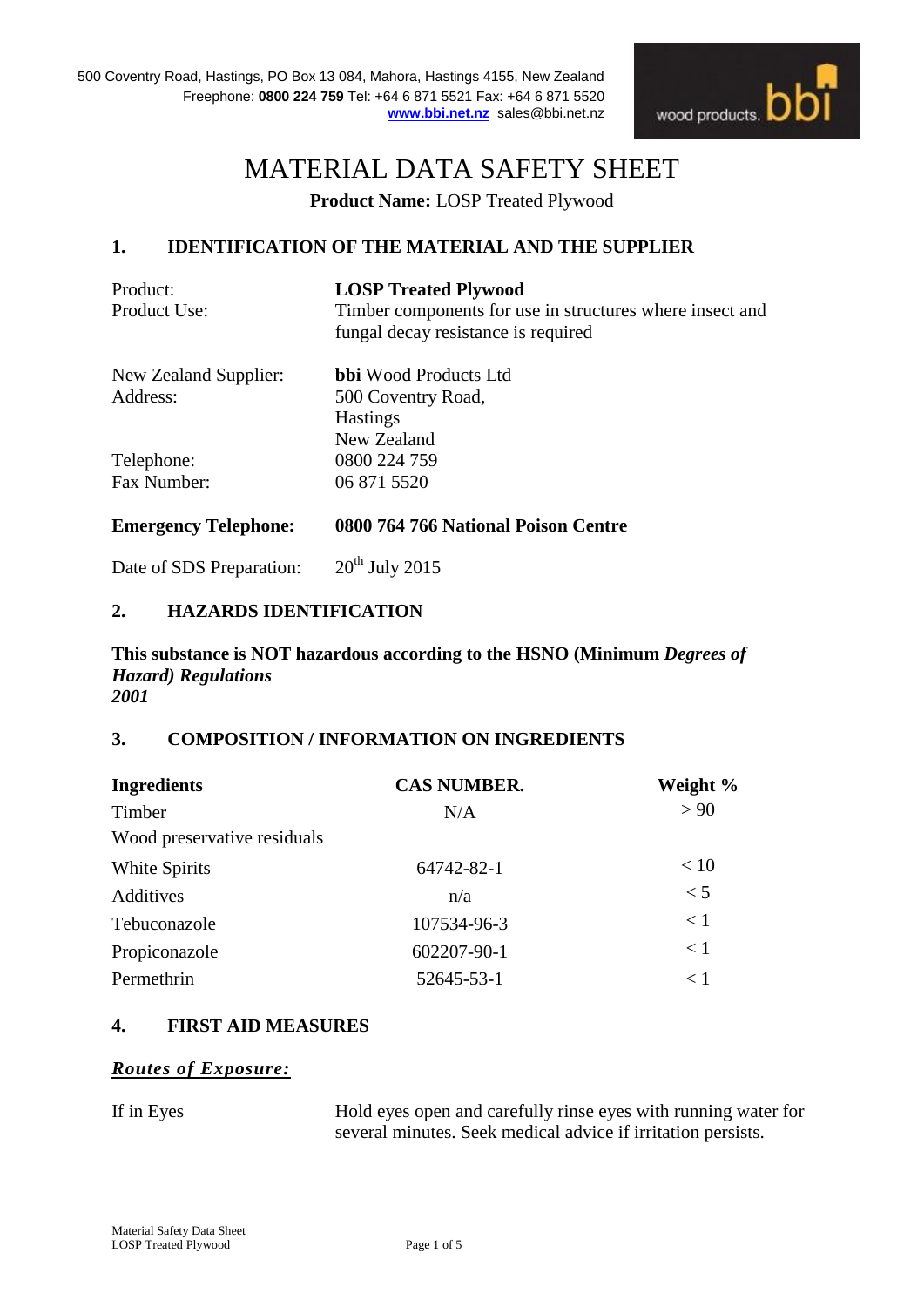500 Coventry Road, Hastings, PO Box 13 084, Mahora, Hastings 4155, New Zealand Freephone: **0800 224 759** Tel: +64 6 871 5521 Fax: +64 6 871 5520 **[www.bbi.net.nz](http://www.bbi.net.nz/)** sales@bbi.net.nz



| If on Skin   | Rinse skin with soap, water/shower. If skin irritation occurs, get<br>medical attention. Get medical advice if pierced by splinters.                                                                                                                                                       |
|--------------|--------------------------------------------------------------------------------------------------------------------------------------------------------------------------------------------------------------------------------------------------------------------------------------------|
| If Swallowed | Rinse mouth. Do not induce vomiting unless told to do so by a<br>Poison Centre or doctor. Call a POISON CENTER or<br>doctor/physician if you feel<br>unwell.                                                                                                                               |
| If Inhaled   | If breathing is difficult, remove to fresh air and keep at rest in a<br>position comfortable for breathing. If person is not breathing,<br>begin artificial respiration. Use mouth-to-nose rather than<br>mouth-to-mouth. If experiencing respiratory symptoms: Seek<br>medical attention. |

## **5. FIRE FIGHTING MEASURES**

| <b>Hazard Type</b>                                                                                | Combustible material                                                                                                                                                                                                 |
|---------------------------------------------------------------------------------------------------|----------------------------------------------------------------------------------------------------------------------------------------------------------------------------------------------------------------------|
| <b>Hazards</b> from<br>decomposition<br>products                                                  | Avoid breathing smoke or fumes that may contain hazardous<br>decomposition products. Carbon dioxide, carbon monoxide,<br>oxides of nitrogen. May produce toxic decomposition products<br>in fumes and smoke in fire. |
| <b>Suitable Extinguishing</b><br>media                                                            | In case of fire water spray.                                                                                                                                                                                         |
| <b>Precautions for</b><br>fire fighters and special<br>protective clothing<br><b>HAZCHEM CODE</b> | Wear personal protection equipment and self-contained<br>breathing apparatus. Wood dust may form explosive mixtures<br>with air.<br><b>None Allocated</b>                                                            |

# **6. ACCIDENTAL RELEASE MEASURES**

# *Spillls:*

- Wear appropriate personal protective equipment. Avoid any contact with skin or eyes.
- Dispose of treated off cuts to authorised landfill. Consult Regional Council for disposal options.
- Clean spillage area with detergent and water.
- Wash and dry any contaminated protective equipment before re-use.

# **7. HANDLING AND STORAGE**

# *Handling:*

- Wear protective clothing.
- Wash hands before smoking, eating, drinking or using the toilet
- Keep away from sparks, open flames, hot surfaces. No smoking.

## *Storage:*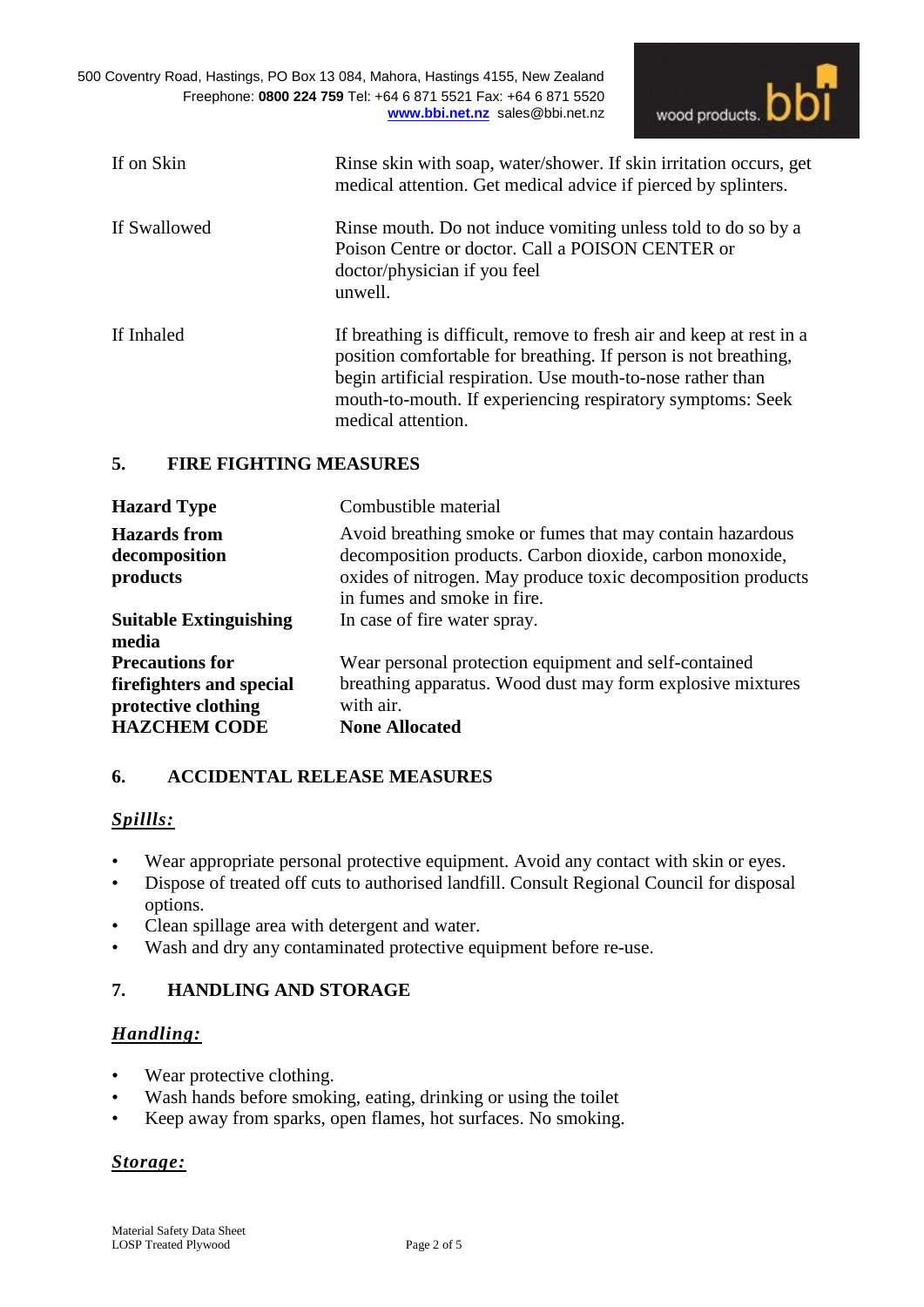

- Store in a dry, well-ventilated place, away from sources of heat or ignition
- Freshly treated timber must be stored for up to 14 days after treatment in a well ventilated area to allow evaporation of residual hydrocarbon solvent. Storing timber in block stack will slow solvent evaporation.
- Store away from incompatibilities listed in Section 10.

# **8. EXPOSURE CONTROLS / PERSONAL PROTECTION**

**Exposure Limits:** A Workplace Exposure Standard (WES) has been set for a component in this substance.

|                       | <b>TWA</b>             | <b>STEL</b>         |
|-----------------------|------------------------|---------------------|
| Wood dust (soft wood) | $5 \text{ mg/m}^3$     | $10 \text{ mg/m}^3$ |
| Permethrin            | $10 \text{ mg/m}$ 3 -  |                     |
| White spirits         | $525 \text{ mg/m}$ 3 - |                     |

## *Engineering Controls*

Use in well-ventilated area or outside.

Avoid sawing or sanding of timber that is wet (not dry) with the preservative treatment

#### **Personal Protective Equipment:**

| <b>Eyes</b>                      | Wear goggles, full face shield, or safety glasses with side shields when                      |
|----------------------------------|-----------------------------------------------------------------------------------------------|
|                                  | using this product.                                                                           |
| <b>Hands and Skin</b>            | Wear protective clothing such as overalls and shirt with sleeves, also                        |
|                                  | closed in footwear and rubber gloves.                                                         |
| <b>Respiratory</b><br>generated. | Use in well-ventilated area or outside. Wear dust mask if wood dust is                        |
| <b>General</b>                   | Wash hands before eating, drinking, smoking, using the toilet and at<br>the end of the shift. |

# **9. PHYSICAL AND CHEMICAL PROPERTIES**

| Appearance                             | Solid wood with a green or brown colour. |
|----------------------------------------|------------------------------------------|
| <b>Odour</b>                           | Not available                            |
| <b>Odour Threshold</b>                 | Not applicable                           |
| pH                                     | Not applicable                           |
| <b>Boiling Point</b>                   | Not applicable                           |
| <b>Melting Point</b>                   | Not applicable                           |
| <b>Freezing Point</b>                  | Not available                            |
| <b>Flash Point</b>                     | Not applicable                           |
| <b>Flammability</b>                    | Combustible                              |
| <b>Upper and Lower Exposure Limits</b> | Not applicable                           |
| <b>Vapour Pressure</b>                 | Not applicable                           |
| Density at 200C                        | Not available                            |
| Solubility in water                    | Insoluble                                |
|                                        |                                          |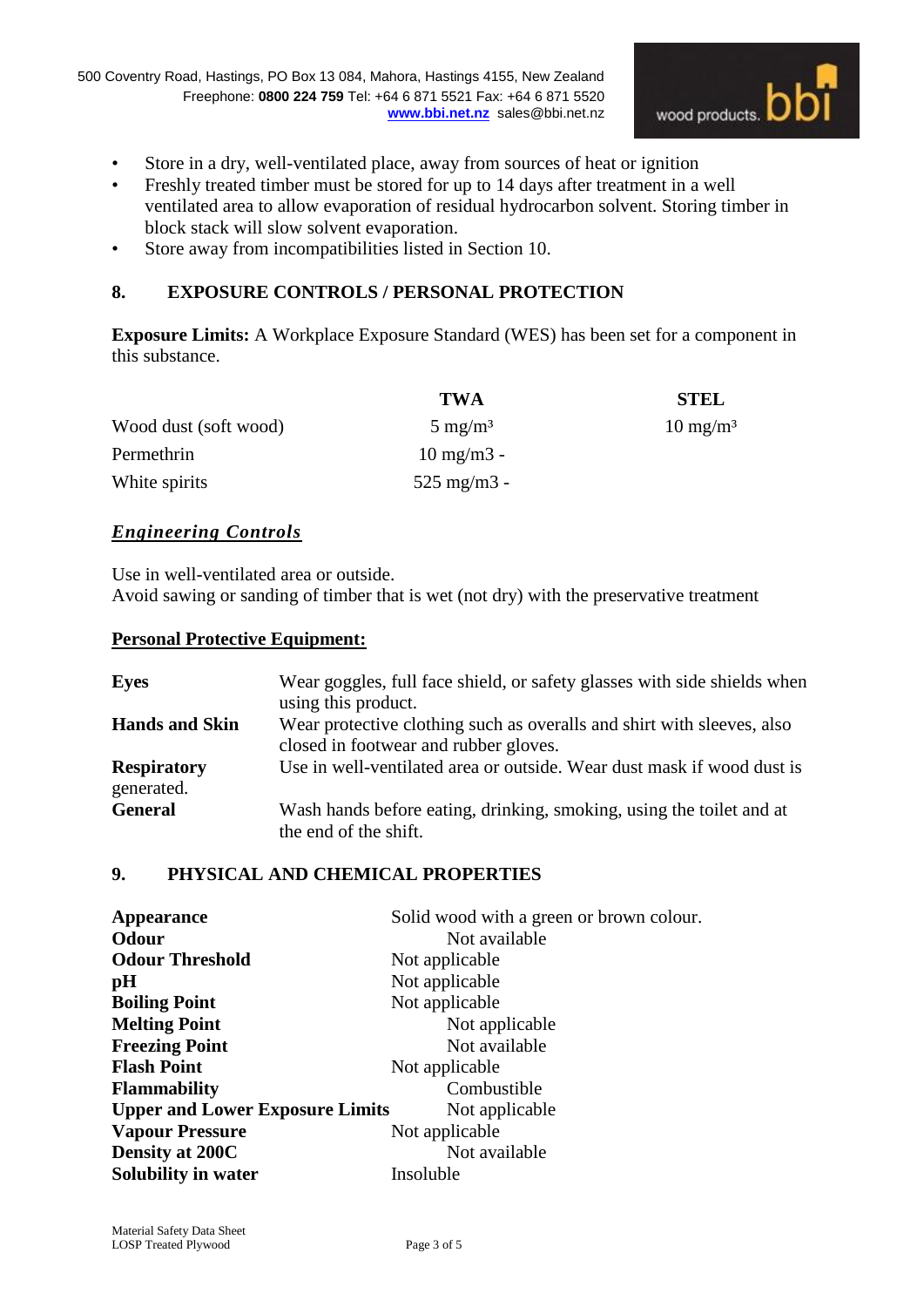

**Partition Coefficient Not applicable Auto-ignition Temperature** Not applicable **Decomposition Temperature** Not available **Kinematic Viscosity Not available Particle Characteristics** Not available **% Volaties** Not applicable **Evaporation Rate Not applicable** 

## **10. STABILITY AND REACTIVITY**

| <b>Chemical Stability:</b> | Stable under normal storage and use conditions.                                       |
|----------------------------|---------------------------------------------------------------------------------------|
| Conditions to Avoid:       | Avoid contact with heat and extreme cold.                                             |
| Incompatibility:           | Other combustible materials, Strong oxidising agents,                                 |
|                            | acids, alkalis.                                                                       |
|                            | Hazardous Decomposition Products Carbon dioxide, carbon monoxide, oxides of nitrogen. |
|                            | May produce toxic decomposition products in fumes                                     |
|                            | and smoke in fire.                                                                    |

# **11. TOXICOLOGICAL INFORMATION**

#### *Acute Effects:*

| <b>Swallowed</b>              | Not applicable.                                          |
|-------------------------------|----------------------------------------------------------|
| <b>Dermal</b>                 | Not applicable.                                          |
| <b>Inhalation/Respiratory</b> | May cause asthma-like symptoms.                          |
| Eye                           | May cause eye irritation.                                |
| <b>Skin</b>                   | May cause skin irritation. May cause skin sensitization. |

## *Chronic Effects:*

| Carcinogenicity               |                                                               | May cause nasal/paranasal cancer through repeated exposure. |
|-------------------------------|---------------------------------------------------------------|-------------------------------------------------------------|
| <b>Reproductive Toxicity</b>  |                                                               | Not applicable.                                             |
| <b>Germ Cell Mutagenicity</b> |                                                               | Not applicable.                                             |
| <b>STOT/SE</b>                | Not applicable.                                               |                                                             |
| <b>STOT/RE</b>                | May cause damage to skin and lungs through repeated exposure. |                                                             |
| <b>Aspiration</b>             | Not applicable.                                               |                                                             |

# **12. ECOTOXICOLOGICAL INFORMATION**

This product is not known to be a hazard to the environment. Treated wood may contain ecotoxic

compounds, which may leech out into waterways over time. Remove from waterways as soon as possible.

**Persistence/Degradeability:** No data available **Mobility in Soil:** No data available **Bioaccumulative potential:** No data available